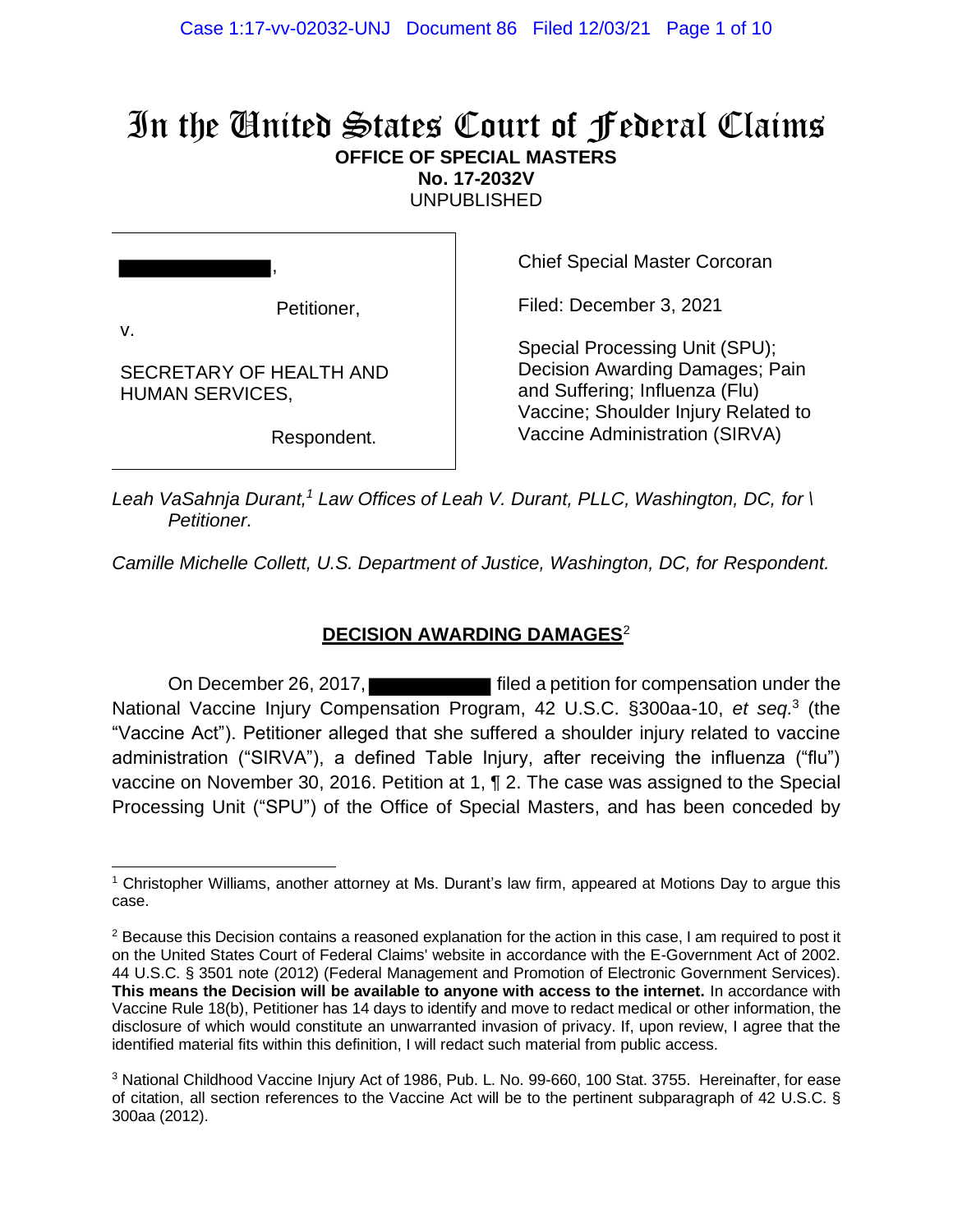Respondent. Because the parties were unable to resolve damages, the disputed issues were addressed at a Motions Day hearing held on October 29, 2021.

For the reasons set forth below, and as I indicated at the end of the hearing, I find that Petitioner is entitled to a damages award in the amount **\$241,539.71 representing \$205,000.00 for her past pain and suffering, \$27,524.00 for her past lost wages, \$8,682.51 for her unreimbursed expenses, and \$333.20 to satisfy a Medicaid lien to satisfy the State of New York Medicaid lien.** Petitioner is not, however, entitled to compensation for expected *future* pain and suffering.

### **I. Relevant Procedural History**

After this case's initiation, for more than 19 months – from October 2018 through May 2020, the parties engaged in settlement discussions. *See, e.g.,* Status Report, filed March 25, 2020, ECF No. 35 (indicating Petitioner was obtaining updated medical records and planned to update her earlier provided demand). On May 27, 2020, the parties informed me they had reached an impasse. ECF No. 38. Nevertheless, on June 13, 2020, Respondent filed a Rule 4(c) Report conceding entitlement, and I issued a ruling finding Petitioner was entitled to compensation. ECF Nos. 40-41. Approximately two months later on August 19, 2020, the parties reported that they still could not come to an agreement on damages, and I would therefore need to resolve the disputed issues. ECF No. 46.

On October 7, 2020, Petitioner filed updated medical records, plus a declaration supplementing her earlier provided affidavit. Exhibits 20-21, ECF No. 48; *see* Exhibit 9, filed Jan. 16, 2018, ECF No. 7 (Petitioner's Affidavit). Approximately one month later, she filed a report from an economist addressing the amount of lost wages she sought. Exhibits 22-23, filed Nov. 12, 2020, ECF No. 51. Thereafter, I set deadlines for Petitioner's damages brief and an economist report from Respondent. Scheduling Order, issued on docket on Dec. 22, 2020.

Petitioner filed her damages brief on March 17, 2021, and Respondent was ordered to file his damages brief, along with his economist's report (which remained unfiled). Petitioner's Brief on Damages ("First Brief"), ECF No. 57; Scheduling Order, issued on docket on Mar. 18, 2021. At that time, Petitioner sought a lump sum of \$220,000.00 and yearly awards of \$1,000.00 for past and future pain and suffering, respectively; \$181,442.00 for lost wages; and \$8,682.51 for out-of-pocket expenses. First Brief at 10.

On April 27, 2021, Petitioner filed a revised report from the same economist, reflecting a reduced amount of \$27,524.00 for her lost wages. Exhibit 25, ECF No. 59. A few days later on May 3, 2021, Respondent filed his damages brief advocating for the same amount of lost wages, \$27,524.00, but lower amounts of \$90,000.00 for past pain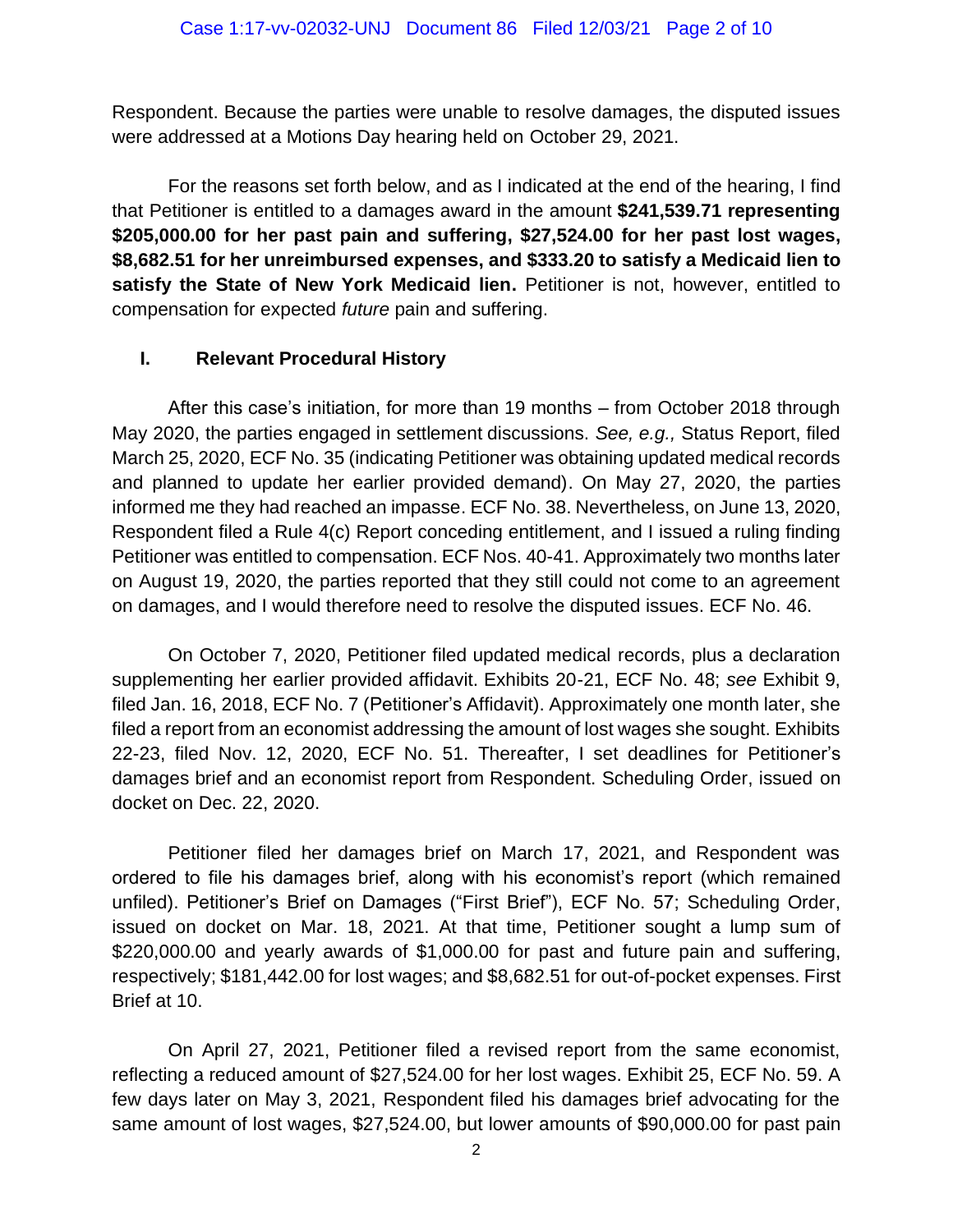and suffering, no amount for future pain and suffering, and \$7,572.51 for past expenses. Respondent's Brief on Damages ("First Opp."), ECF No. 60. Asserting that Petitioner suffered a separate shoulder injury, a SLAP tear,<sup>4</sup> in September 2018, Respondent maintained that Petitioner should receive compensation for pain and suffering experienced and expenses incurred up until that date. First Opp. at 4-5, 10. Along with his damages brief, Respondent filed a list of pain and suffering determinations from traditional tort system state court cases and information regarding SLAP tears from the American Academy of Orthopaedic Surgeons and WebMD. Exhibits A-C, ECF No. 60. On June 11, 2021, Petitioner filed her reply brief, confirming the parties had agreed upon the amount of lost wages and countering Respondent's arguments regarding the length of her sequela and appropriate amount for pain and suffering. Petitioner's Reply to First Opp. ("Second Brief"), ECF No. 65.

Although this case was originally scheduled for participation in the June 25, 2021 Motions Day, the proceeding was canceled after Petitioner filed an expert report regarding SLAP tears from Dr. Uma Srikumaran. *See* Order, issued June 22, 2021, ECF No. 70 (granting in part Respondent's motion to suspend the damages hearing); Exhibit 26, ECF No. 68. Respondent was allowed sixty days to file a responsive expert report. Scheduling Order, issued on docket on June 29, 2021.

On August 30, 2021, Respondent filed a status report indicating that he no longer wished to file an expert report, but requested an additional 45 days for further briefing. ECF No. 72. I informed the parties that I wished to include this case in my next Motions Day, scheduled for October 29, 2021, and set an October 15, 2021 deadline for final briefs from the parties. Order, issued Sept. 3, 2021, ECF No. 73.

The parties filed their final briefs as ordered, and Petitioner filed the curriculum vitae ("CV") for Dr. Srikumaran. Respondent's Supplemental Brief on Damages ("Second Opp."), ECF No. 77; Petitioner's Final Brief on Damages ("Third Brief"), ECF No 78. Exhibit 27, ECF No. 76 (CV). In his final brief, Respondent indicated that he "now concurs that the shoulder-related treatments [P]etitioner received between September 2018 and January 22, 2020, including the surgery on December 6, 2019, should be viewed as being SIRVA-related." Second Opp. at 2. Due to his revised position, Respondent advocated for an award of \$155,000.00 for *past* pain and suffering, but agreed that Petitioner should received the full amount sought for out-of-pocket expenses (\$8,682.51).<sup>5</sup> Second Opp. at

<sup>&</sup>lt;sup>4</sup> SLAP stands for Superior Labrum Anterior Posterior. MEDICAL ABBREVIATIONS at 552 (16<sup>th</sup> ed. 2020).

<sup>5</sup> As noted in Respondent's final damages brief, due to a typographical error in Petitioner's second and third briefs, there was some confusion regarding the exact amount of damages Petitioner seeks. Second Opp. at 2 n.1 (citing Second Brief at 10). Petitioner's counsel confirmed the correct amount is \$8,682.51 by email communication on October 20, 2021, and the parties provided additional confirmation at the October 29, 2021 expedited hearing. *See* Informal Remark, dated Nov. 3, 2021.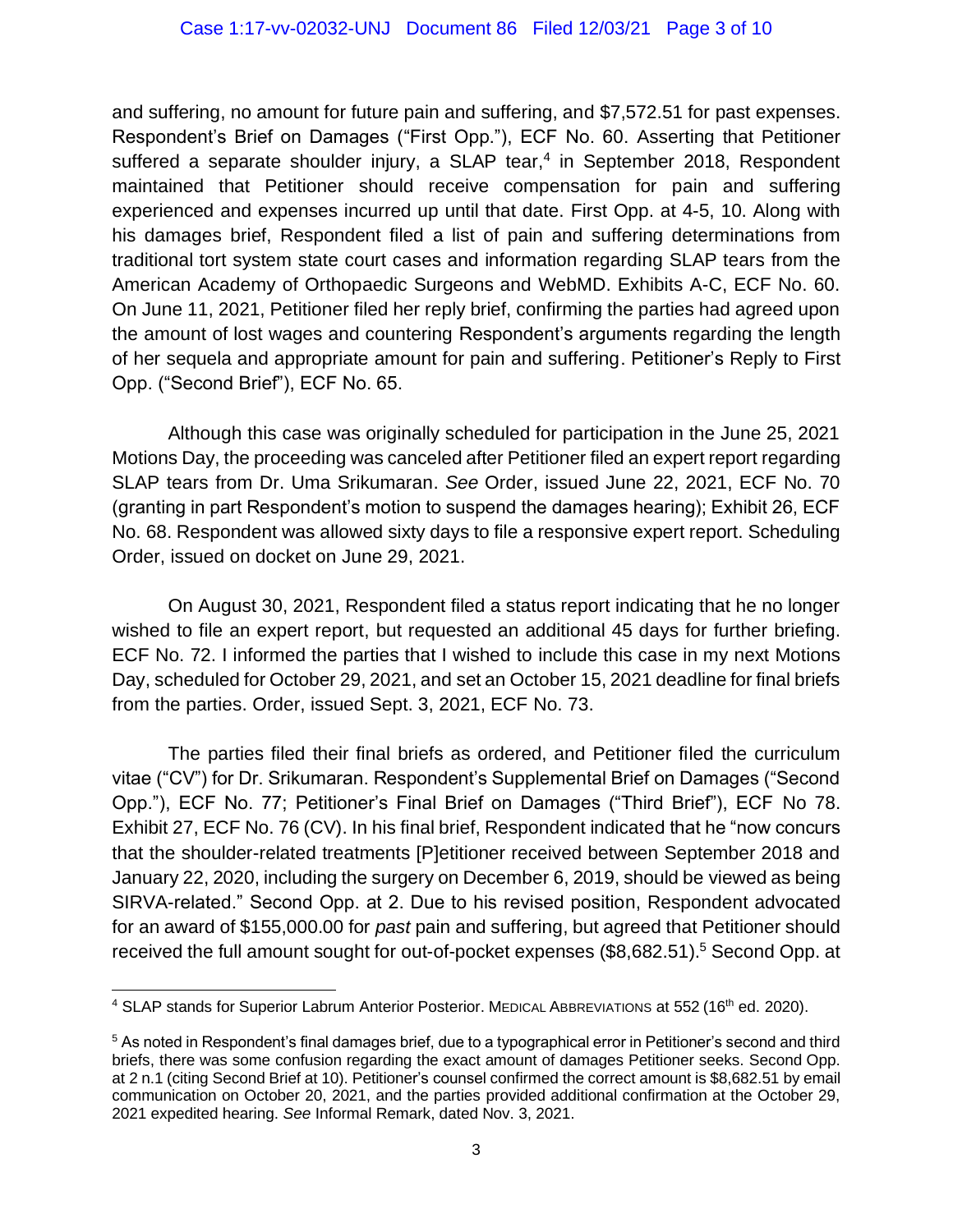2. Respondent also continued to maintain that an award for *future* pain and suffering was not warranted in this case. *Id.* at 3.

At the conclusion of the October 29, 2021 expedited hearing,<sup>6</sup> I orally informed the parties of my determination, which is formally set forth herein.<sup>7</sup>

## **II. Legal Standard**

Compensation awarded pursuant to the Vaccine Act shall include "[f]or actual and projected pain and suffering and emotional distress from the vaccine-related injury, an award not to exceed \$250,000." Section 15(a)(4). Additionally, a petitioner may recover "actual unreimbursable expenses incurred before the date of judgment award such expenses which (i) resulted from the vaccine-related injury for which petitioner seeks compensation, (ii) were incurred by or on behalf of the person who suffered such injury, and (iii) were for diagnosis, medical or other remedial care, rehabilitation . . . determined to be reasonably necessary." Section 15(a)(1)(B). The petitioner bears the burden of proof with respect to each element of compensation requested. *Brewer v. Sec'y of Health & Human Servs.*, No. 93-0092V, 1996 WL 147722, at \*22-23 (Fed. Cl. Spec. Mstr. Mar. 18, 1996).

There is no mathematic formula for assigning a monetary value to a person's pain and suffering and emotional distress. *I.D. v. Sec'y of Health & Human Servs.*, No. 04- 1593V, 2013 WL 2448125, at \*9 (Fed. Cl. Spec. Mstr. May 14, 2013) ("[a]wards for emotional distress are inherently subjective and cannot be determined by using a mathematical formula"); *Stansfield v. Sec'y of Health & Human Servs.*, No. 93-0172V, 1996 WL 300594, at \*3 (Fed. Cl. Spec. Mstr. May 22, 1996) ("the assessment of pain and suffering is inherently a subjective evaluation"). Factors to be considered when determining an award for pain and suffering include: 1) awareness of the injury; 2) severity of the injury; and 3) duration of the suffering. *I.D.*, 2013 WL 2448125, at \*9 (quoting *McAllister v. Sec'y of Health & Human Servs.,* No 91-1037V, 1993 WL 777030, at \*3 (Fed. Cl. Spec. Mstr. Mar. 26, 1993), *vacated and remanded on other grounds*, 70 F.3d 1240 (Fed. Cir. 1995)).

<sup>&</sup>lt;sup>6</sup> An official recording of the proceeding was taken by court reporter, and a link to instructions on the court's website detailing how to order a certified transcript or audio recording of the proceeding can be found in the minute entries for this proceeding. Minute Entry, dated May 28, 2021; *see also*  [www.uscfc.uscourts.gov/trans](http://www.uscfc.uscourts.gov/trans) (last visited May 28, 2021).

 $<sup>7</sup>$  I first issued a damages decision on November 5, 2021, but withdrew the decision after learning that</sup> Petitioner had failed to include an amount needed to satisfy the State of New York's Medicaid lien. *See*  Informal Remark, dated Nov. 23, 2021; Order Withdrawing Decision, issued Dec. 2, 2021, ECF No. 84. I am issuing this decision which includes compensation for the Medicaid lien related to Petitioner's SIRVA treatment.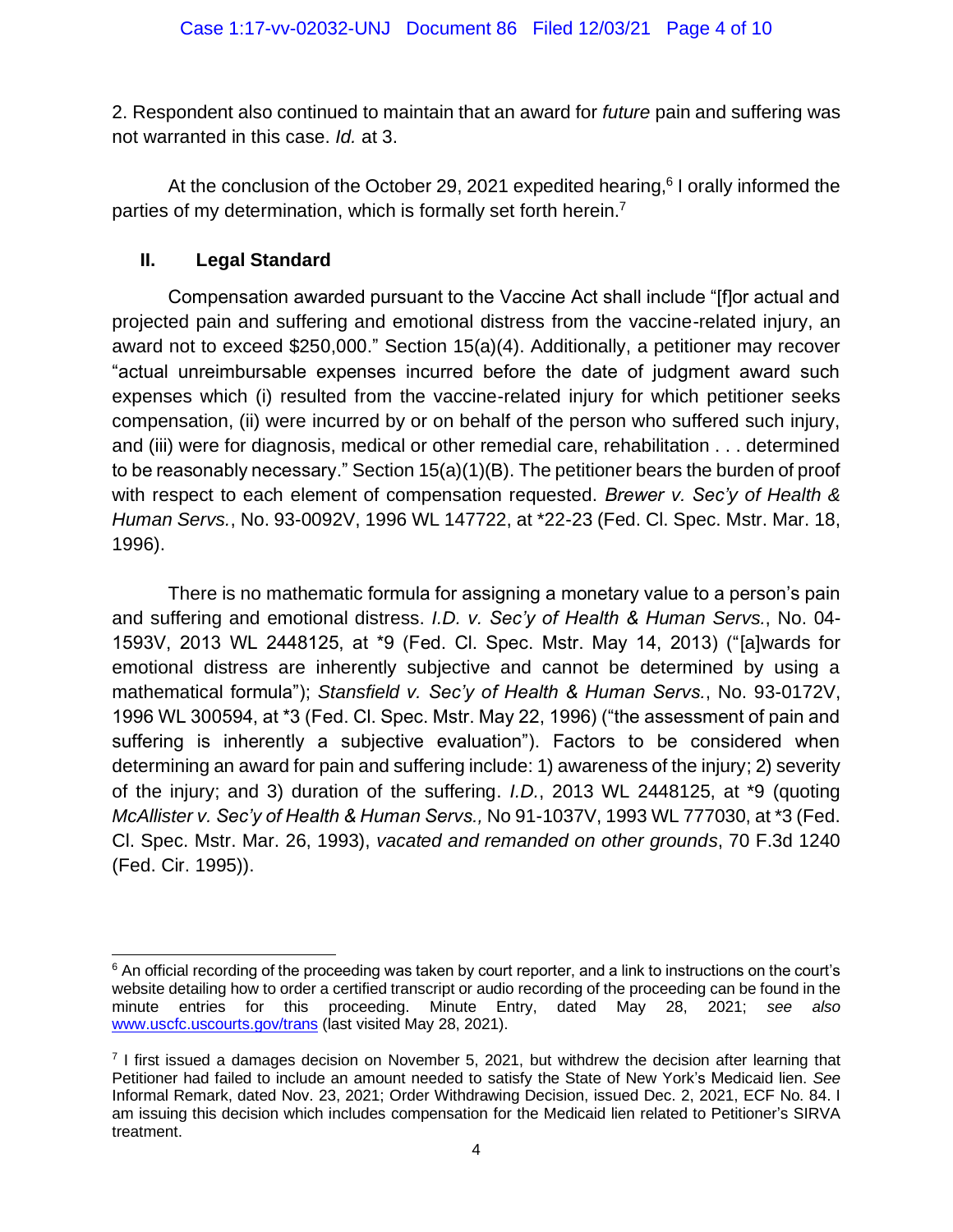I may also consider prior pain and suffering awards to aid my resolution of the appropriate amount of compensation for pain and suffering in this case. *See, e.g.*, *Doe 34 v. Sec'y of Health & Human Servs.*, 87 Fed. Cl. 758, 768 (2009) (finding that "there is nothing improper in the chief special master's decision to refer to damages for pain and suffering awarded in other cases as an aid in determining the proper amount of damages in this case."). And, of course, I may rely on my own experience (along with my predecessor Chief Special Masters) adjudicating similar claims.<sup>8</sup> *Hodges v. Sec'y of Health & Human Servs.*, 9 F.3d 958, 961 (Fed. Cir. 1993) (noting that Congress contemplated the special masters would use their accumulated expertise in the field of vaccine injuries to judge the merits of individual claims).

# **III. Appropriate Compensation for Petitioner's Pain and Suffering**

In this case, awareness of the injury is not disputed. The record reflects that at all times Petitioner was a competent adult with no impairments that would impact her awareness of her injury. Therefore, I analyze principally the severity and duration of Petitioner's injury.

When performing this analysis, I review the record as a whole, including medical records and affidavits filed, and all assertions made by the parties in written briefs or pleadings. I also have taken into account prior awards for pain and suffering in both SPU and non-SPU SIRVA cases, and rely upon my experience adjudicating these cases. However, I base my ultimate determination on the specific circumstances of this case.

# **A. Parties' Arguments**

The parties agree Petitioner should be awarded \$27,524.00 for her past lost wages, and \$8,682.51 for her past expenses. Third Brief at 1; Second Opp. at 1. Additionally, on November 23, 2021, Petitioner informed me that she had had neglected to include a request for a Medicaid lien to be paid to the State of New York in the amount of \$333.20. *See* Informal Remark, dated Nov. 23, 2021; Exhibits 28-29, ECF Nos. 83, 85. Included on all email correspondence, Respondent's counsel indicated Respondent did not dispute that the charges are related to Petitioner's shoulder injury. *See* Informal Remark, dated Nov. 23, 2021. Thus, the only issue to be determined is the appropriate amount of compensation for Petitioner's pain and suffering.

Petitioner has requested \$220,000.00 for past/actual pain and suffering, and \$1,000.00 per year for future pain and suffering. First Brief at 10; Second Brief at 1; Third

<sup>8</sup> From July 2014 until September 2015, the SPU was overseen by former Chief Special Master Vowell. For the next four years, until September 30, 2019, all SPU cases, including the majority of SIRVA claims, were assigned to former Chief Special Master Dorsey. In early October 2019, the majority of SPU cases were reassigned to me as the current Chief Special Master.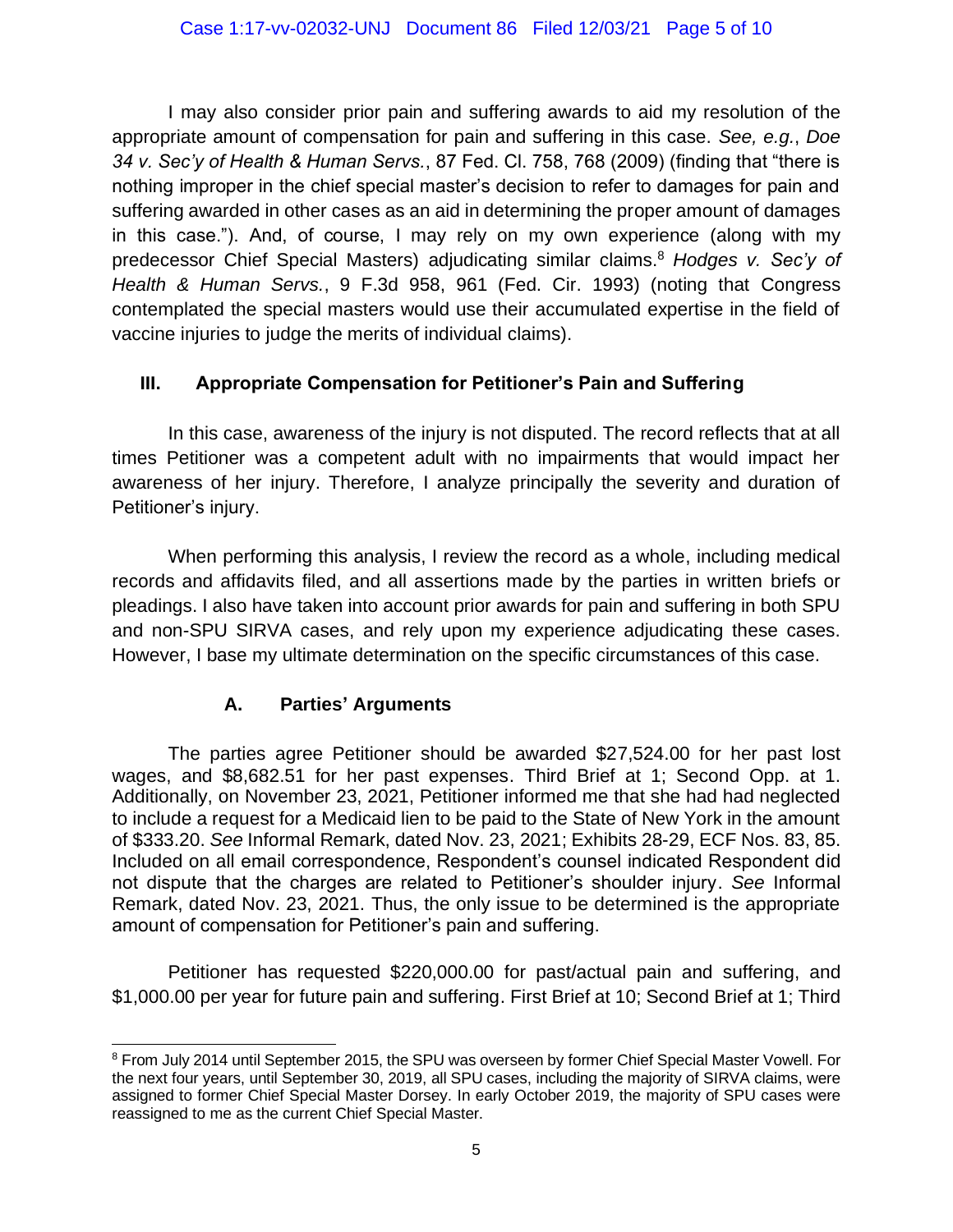Brief at 1. To support the amounts she seeks, Petitioner emphasized the lengthy duration of her SIRVA and lack of relief provided by the conservative treatment she received and the first two surgeries she underwent. First Brief at 13. Maintaining that "[o]nly after her third and most recent surgery, and following another round of physical therapy, did [she] begin experiencing moderate improvement in her overall pain level and mobility" (*id.* at 16), Petitioner insisted that she continues to experience SIRVA symptoms. *Id.*; Second Brief at 14; Third Brief at 5.

As comparable cases, Petitioner initially cited *Schoonover* and *Lawson*, in which the relevant petitioners were awarded \$200,000.00 and \$205,000.00, respectively for *past* pain and suffering.<sup>9</sup> First Brief at 16-17. Additionally, the *Schoonover* petitioner was awarded yearly payments of \$1,200.00 for the remainder of her life for *future* pain and suffering. *Schoonover,* 2020 WL 5351341, at \*1. In her most recent brief, Petitioner included three more cases involving multiple surgeries and pain and suffering awards of \$200,000.00 - *McAuliffe, Welch,* and *McDorman*. <sup>10</sup> Third Brief at 4. In her first damages brief, Petitioner also referenced *Dillenbeck,* <sup>11</sup> to support the contention "that pain and suffering awards are generally increased when loss of employment and career are also considered." First Brief at 17.

In reaction, Respondent maintained Petitioner should be awarded no more than \$155,000.00 for her *past* pain and suffering - an amount halfway between the amount he previously proposed (when maintaining that Petitioner's later surgery and sequela were not related to her SIRVA) and the amount Petitioner presently seeks. Second Opp. at 1. He offered no comparable SIRVA cases, but appeared to stand by his earlier arguments that I should consider awards outside the Vaccine Program because Program awards are unreasonably inflated, and because there are a minimal number of reasoned SIRVA decisions. <sup>12</sup> *See* First Opp.at 7-9; Exhibit A (list of traditional tort system awards).

<sup>9</sup> *Schoonover v. Sec'y of Health & Human Servs*., No. 16-1324V, 2020 WL 5351341 (Fed. Cl. Spec. Mstr. Aug. 5, 2020); *Lawson v. Sec'y of Health & Human Servs.*, No. 18-0882V, 2021 WL 688560 (Fed. Cl. Spec. Mstr. Jan. 5, 2021).

<sup>10</sup> *McAuliffe v. Sec'y of Health & Human Servs*., No. 18-1507V, 2020 WL 5079506 (Fed. Cl. Spec. Mstr. July 28, 2020) (this was not a reasoned decision but rather a proffered case); *Welch v. Sec'y of Health & Human Servs*., No. 18-0074V, 2021 WL 1795205 (Fed. Cl. Spec. Mstr. Apr. 5, 2021); and *McDorman v. Sec'y of Health & Human Servs*., No. 18-0814V, 2021 WL --- (Fed. Cl. Spec. Mstr. Oct. 18, 2021) (This reasoned decision has not yet been made available to the public).

<sup>11</sup> *Dillenbeck v. Sec'y of Health & Human Servs.,* No. 17-0428V, 2019 WL 4072069 (Fed. Cl. Spec. Mstr. July 29, 2019).

<sup>&</sup>lt;sup>12</sup> Although Respondent maintained there were approximately 35 reasoned damages decisions in SIRVA cases at that time - early May 2021, internal records show there were at least 62 such decisions in SPU SIRVA cases alone. *See* First Opp. at 7; *Johnson v. Sec'y of Health & Human Servs.,* No. 18-1486V, 2021 WL 4144999, at \*5 (Fed. Cl. Spec. Mstr. Jan. 25, 2021) (indicating 47 reasoned damages decisions in SPU SIRVA cases as of January 1, 2021); *Berge v. Sec'y of Health & Human Servs.,* No. 19-1474V, 2021 WL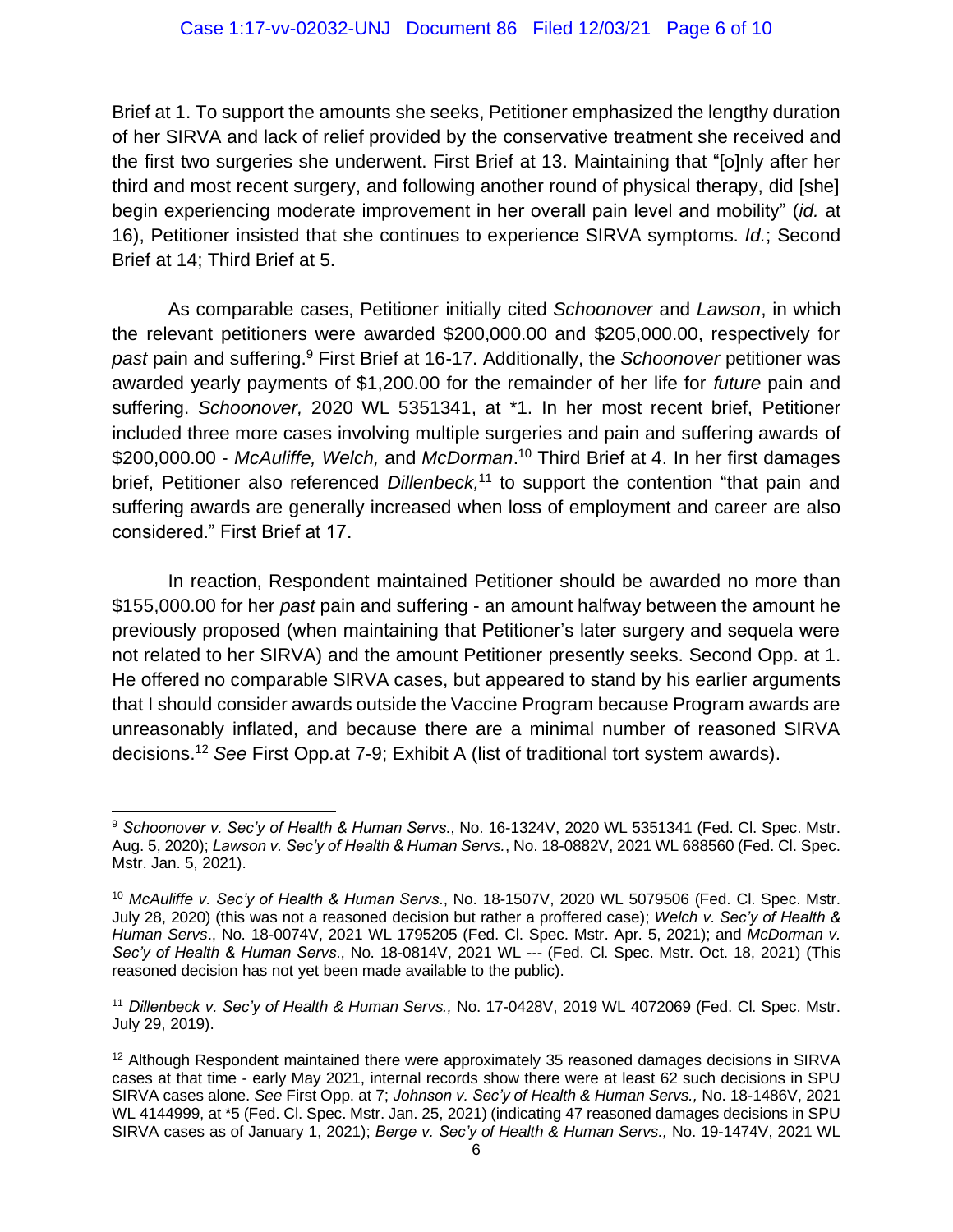Much of Respondent's prior arguments about the inapplicability of *Schoonover* and *Lawson* as good comparables no longer have much weight, since (as reflected in the increased amount of past pain and suffering proposed) Respondent has effectively conceded that Petitioner's SIRVA symptoms continued past September 2018. However, Respondent continues to argue that the level of pain the *Schoonover* petitioner suffered was more severe. First Opp. at 11. To support his assertion that Petitioner should not be awarded compensation for *future* pain and suffering, Respondent cited the lack of evidence showing ongoing treatment or a permanent disability, as was proven in *Schoonover*. *Id.* at 11-13; *see Schoonover,* 2020 WL 5351341, at \*5.

### **B. Analysis**

I have previously rejected Respondent's argument that the amounts awarded in proffered cases are the best gauge of the appropriate amount to be awarded, superior to reasoned decisions from the Court and/or the special masters. *Schoonover,* 2020 WL 5351341, at \*4. While "settled cases and proffers provide *some* evidence of the kinds of awards received overall in comparable cases," they are not as persuasive as reasoned decisions from a judicial neutral. *Id.* (emphasis in original). Nevertheless, data from these decisions provides some information about the general ranges of recovery. *See Berge*, 2021 WL 4144999, at \*2-3 (for the most recent data in SPU SIRVA cases).

I also have not previously given great weight to Respondent's citation to pain and suffering determinations from traditional tort system state court cases, noting that Congress intended the "no-fault" system established in the Vaccine Program to be generous. H.R. REP. NO. 99-908, at 12-13 *reprinted in* 1986 U.S.C.C.A.N. 6344, 6353-54. Thus, Vaccine Program compensation will inherently exceed what is awarded in civil actions elsewhere. Additionally, the descriptions of the traditional tort system cases proposed by Respondent often lack basic information needed for comparison. *Rafferty v. Sec'y of Health & Human Servs.*, No. 17-1906V, 2020 WL 3495956, at \*18 (Fed. Cl. Spec. Mstr. May 21, 2020). As a result, "SIRVA awards in the Vaccine Program are selfevidently more relevant and apposite." *Id.*

Turning to the specific facts of this case, a thorough review of the medical records reveals that Ms. suffered severe pain levels and limited range of motion ("ROM") which failed to abate during the year after vaccination, despite receiving a cortisone injection, taking prescription pain medication, attending 21 sessions of physical therapy ("PT"), and undergoing surgery which consisted of manipulation under general anesthesia

<sup>4144999,</sup> at \*3 (Fed. Cl. Spec. Mstr. Aug. 17, 2021) (indicating 69 reasoned damages decisions in SPU SIRVA cases as of July 1, 2021).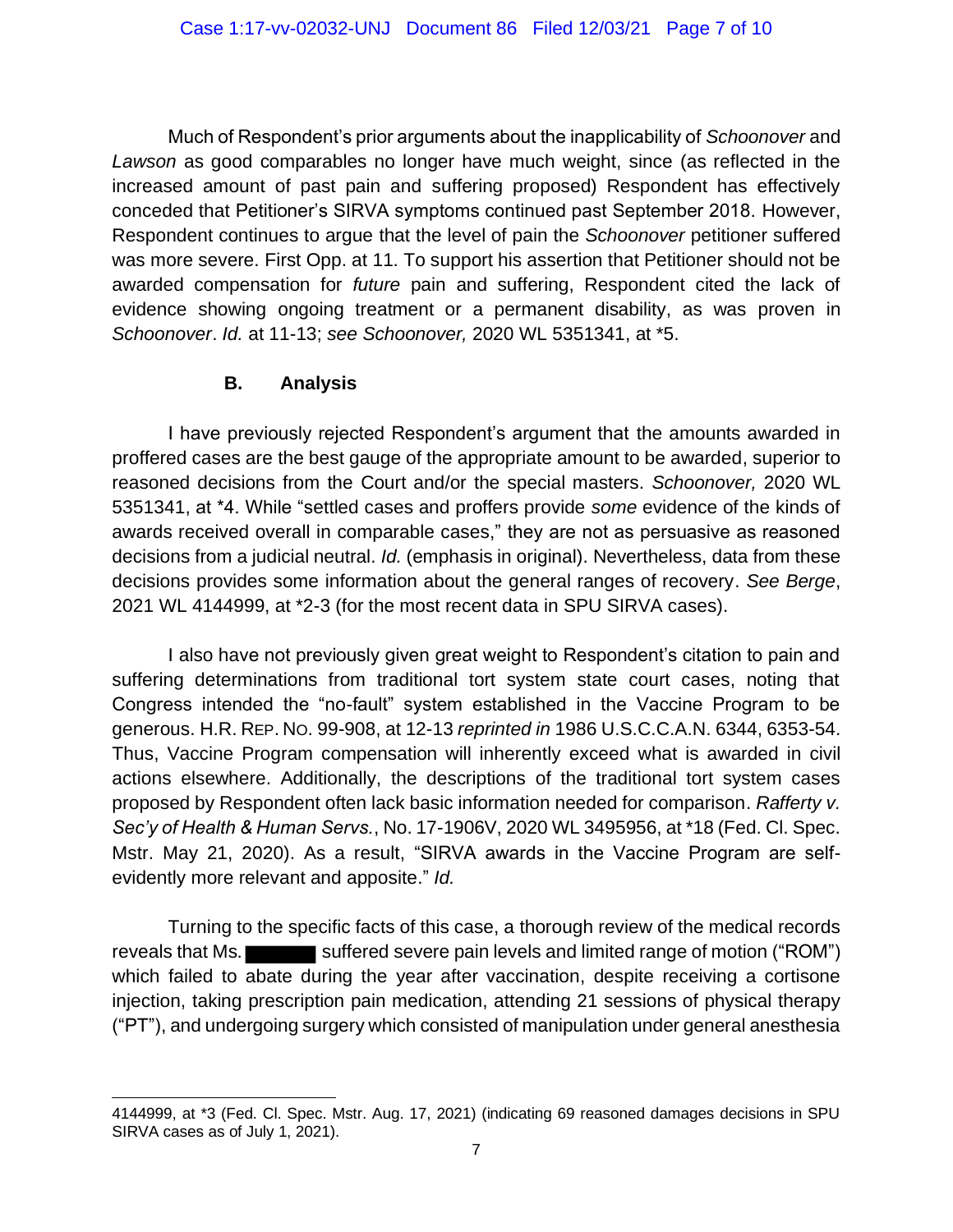and a bursal aspiration.<sup>13</sup> An MRI, performed on February 14, 2017, showed severe subacromial/subdeltoid bursitis resulting in a large amount of bursal fluid, tendinosis, a high grade or partial rotator cuff tear, and SLAP lesion. Exhibit 6 at 1-2. After a second arthroscopic surgery on October 13, 2017, involving rotator cuff repair and debridement, and an additional nine PT sessions, Petitioner obtained some temporary relief. Exhibit 10 at 6-7 (surgical records); Exhibit 11 at 21-50 (PT records). As she stated in her affidavit, executed on January 8, 2018, the day after her October 13, 2017 surgery she felt great, indicating that "the severe pain in [her] shoulder was gone [and she] felt only the normal post-operative soreness in the area of the incisions, but no more pain inside [her] shoulder." Exhibit 9 at ¶ 18.

However, this relief was temporary, and Ms. **Fig. 1.** returned for treatment in late September 2018. Exhibit 14 at 1. Throughout 2019, Petitioner continued to report shoulder pain and limited ROM and little relief from pain medication, a cortisone injection, and PT. Exhibit 14 at 2, 10 (lack of relief from pain medications); Exhibit 17 at 1 (entry regarding cortisone injection); Exhibit 18 (PT records). Nevertheless, Petitioner was noted to be working at this time and her symptoms were more moderate than what she experienced during the first year of her injury. Exhibit 14 at 3. Additionally, by Petitioner's own account, she gained short-term relief from visiting Hungarian thermal baths during summer trips to see her mother in 2018 and 2019. Exhibit 21 at 1.

Petitioner's third and final surgery, performed on December 6, 2019, provided the most significant relief. Exhibit 17 at 1-7 (surgical records). By January 6, 2020, she exhibited only "a little bit of deltoid and scapulothoracic weakness" for which she was prescribed PT. Exhibit 17 at 9. She was cleared to return to work on January 11, 2020 (*id.*) and attended her last PT session on January 22, 2020 (Exhibit 19 at 6). In her October 7, 2020 declaration, Petitioner indicated that "the pain in [her] shoulder area and arm was mostly gone except for a little normal tenderness due to the operation" a week post-surgery. Exhibit 21 at 2. She reported that "[w]eeks later, [her] shoulder was pain free, and felt normal again." *Id.* In a second declaration, provided on March 17, 2021, Petitioner again recounted the relief she received, stating "[a]fter my third surgery, I immediately, finally, felt better." Exhibit 24.

I find the range of *past* pain and suffering awards proposed by Petitioner, arising from prior Program reasoned decisions, establishes a persuasive framework for

<sup>&</sup>lt;sup>13</sup> When seen at the emergency room on January 5, 2017, Petitioner reported constant pain at a level of four out of ten. Exhibit 3 at 11. At her initial PT evaluation on May 5, 2017, she described her pain level as currently seven out of ten, ranging from four to ten. Exhibit 7 at 3. Although Petitioner indicated the Medrol prescribed in early May 2017 provided little relief, she acknowledged it is did "help[] her sleep at night[]." Exhibit 5 at 5. Following a manipulation performed under general anesthesia and bursal aspiration in late May 2017 (Exhibit 5 at 18-18), Petitioner continued to report high levels of pain - eight out of ten at its worst, and was assessed as having a disability rating of 43.3 on a scale of 0 to 100. Exhibit 7 at 12-13.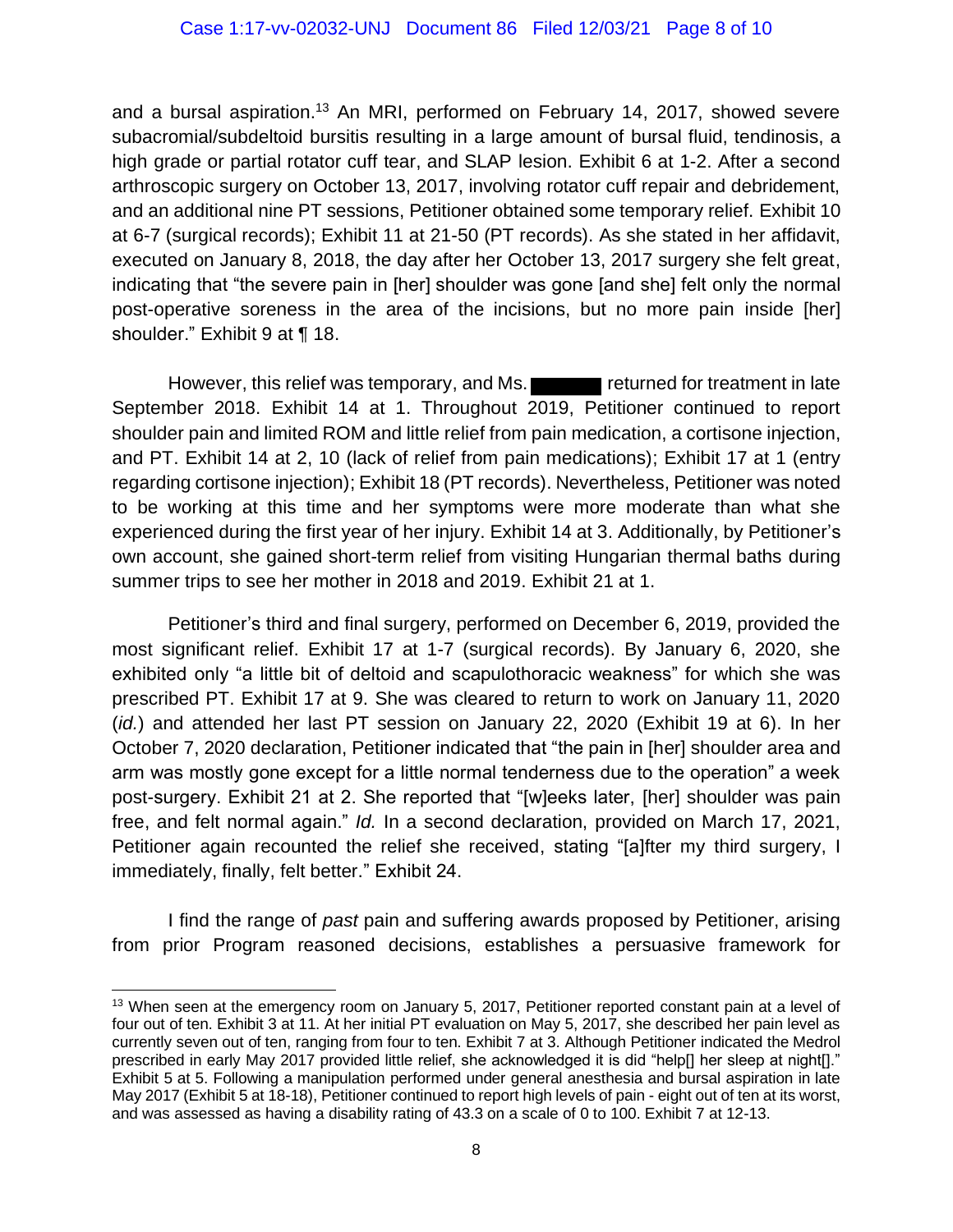determining the level of the pain and suffering award to be issued in this case. In particular, Petitioner's SIRVA most closely resembles the injury suffered by the *Lawson*  petitioner – making the past pain and suffering award from that case the best comparable herein*.* Although Petitioner's initial pain was more severe, she gained more substantial periods of relief from the surgeries she underwent. In addition, Respondent acknowledged during the Motions Day hearing that Ms. were overall equivalent to what the *Lawson* petitioner experienced. Thus, I find that Ms. is entitled to the same amount of past pain and suffering compensation as the *Lawson* petitioner was awarded - \$205,000.00.

Petitioner maintains I should award more than this sum, based upon the rationale I expressed in *Dillenbeck.* First Brief at 17. However, Petitioner circumstances do not warrant this increased compensation*.* Due to her vaccine-related injury, the *Dillenbeck*  petitioner was unable to return to her preferred job, as a veterinarian technician, and was forced to seek a different type of employment. *Dillenbeck,* 2019 WL 4072069, at \*14. Here, by contrast, Ms. worked as a home health aide both *prior to and after* her shoulder injury. *See,* Exhibit 9 at 13; Exhibit 14 at 3; Exhibit 17 at 9. Although her SIRVA prevented her for working during her most severe periods of pain, Petitioner is being compensated for those lost wages. At the October 29, 2021 expedited hearing, Petitioner's counsel indicated, to his knowledge, Petitioner was currently working full-time, without impairment, as a home health aide. Thus, the *Dillenbeck* rationale for providing an increased amount of pain and suffering, in acknowledgement of the permanent loss of job enjoyment *on top of* lost wages, is not pertinent.

Furthermore, I do not include any component of damages for future pain and suffering. Future pain and suffering awards are appropriate "only for cases where a strong showing is made that the claimant has suffered a permanent disability, or there are other extenuating circumstances that justify inclusion of a future component." *Accetta v. Sec'y of Health & Human Servs.*, No. 17-1731V, 2021 WL 1718202, at \*5 (Fed. Cl. Spec. Mstr. Mar. 31, 2021). In this case, Petitioner has not established that the sequela of her SIRVA continued beyond late January 2020, and the record does not establish a notable permanent loss that would justify this component of damages.

## **IV. Conclusion**

For all of the reasons discussed above and based on consideration of the record as a whole, **I find that \$205,000.00 represents a fair and appropriate amount of compensation for Petitioner's past pain and suffering. I also find that Petitioner is entitled to the agreed upon amounts of \$27,524.00 for her past lost wages, \$8,682.51 for her past expenses, and \$333.20 to satisfy the State of New York's Medicaid lien.**